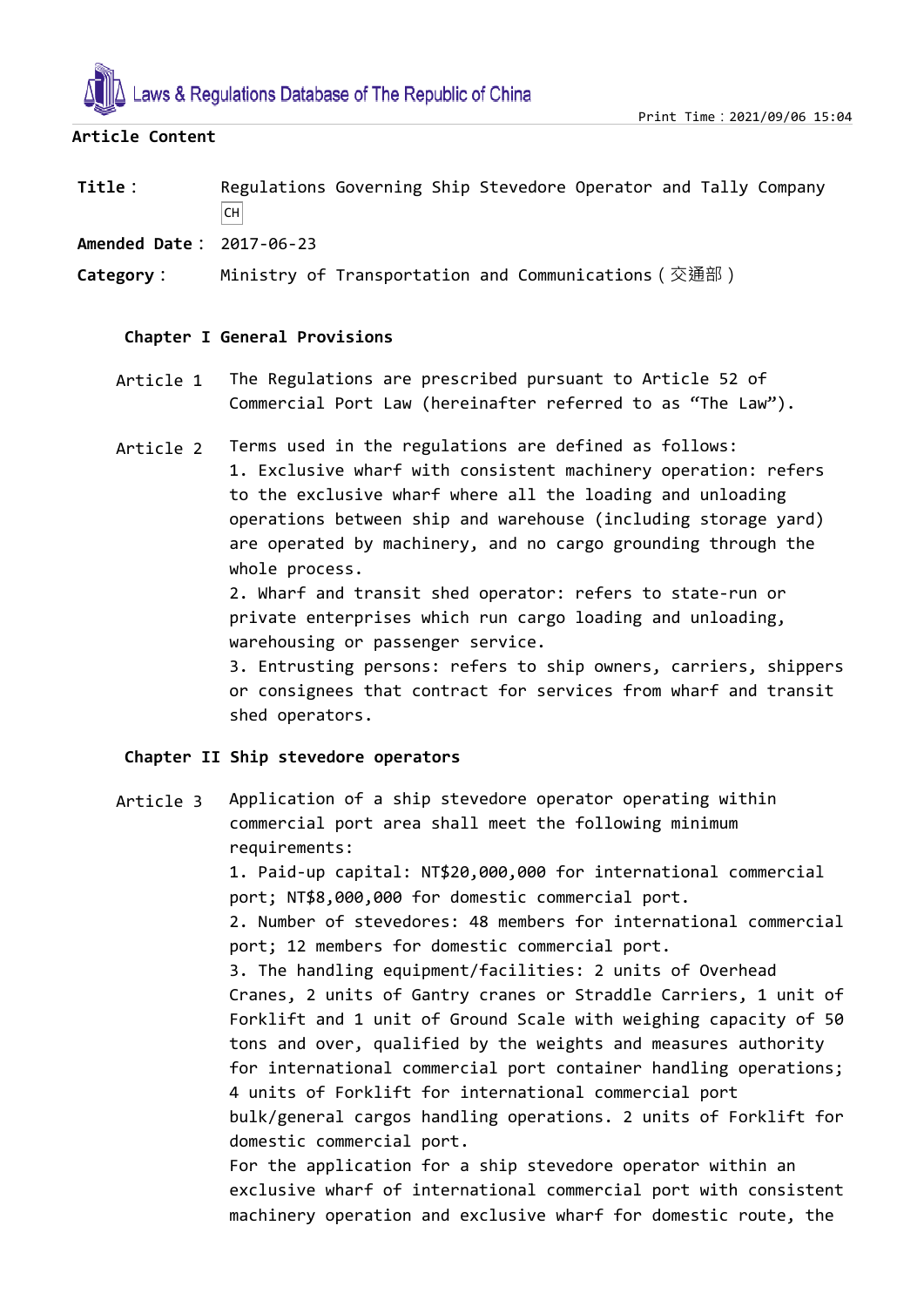required paid-up capital and number of stevedores, shall apply mutatis mutandis for the requirements as mentioned in the preceding section for domestic commercial port. Only the handling equipment/facilities may be served in accordance with real practices.

Article 4 Except for conforming to the minimum requirements provided by the preceding article, the person who applies as a ship stevedore operator shall cooperate with the commercial port operation undertaker, Maritime and Port Bureau or any institution designated by Executive Yuan (hereinafter referred to as "Designated Institution") to build or lease the exclusive wharf, or to enter into a stevedore contract with the exclusive wharf operator.

> For the circumstance of preceding section and the wharf which has not yet opened for leasing, the applicant shall cooperate with the commercial port operation undertaker, Maritime and Port Bureau or the designated institution to build or lease the warehousing facilities in hinterland area of a wharf. The managing operation for each wharf as for paragraph 1 or the warehousing facilities in hinterland area of a wharf as for paragraph 2 shall be limited to only one ship stevedore operator and shall not operate beyond the agreed area. Provided it's approved by the Maritime and Port Bureau or assigned institutions, for the circumstances of insufficient cargo amount for the domestic commercial port wharf, which has not yet opened for leasing, this restriction shall be waived.

- Article 5 Ship stevedore operators shall employ the loading, unloading or handling workers in accordance with the Labor Standard Law. The handling equipment/facilities may be served via purchasing or leasing.
- Article 6 Whoever intends to run a ship stevedore operator shall apply by means of furnishing the following documents in duplicate to Maritime and Port Bureau or the designated institution for approval: 1. Application form of organization 2. Approval letter issued by the commercial port operation undertaker (may be waived in the circumstances of domestic commercial ports which are operated by Maritime and Port Bureau or the designated institution) 3. ID copy of the authourized representative of company 4. Operation plan: (1)Kinds of cargoes and forms of handling for operation (2)Capital (3)Estimated number of Employees, specifying the number of loading, unloading and handling workers (4)Kinds and number of self-owned or leased equipment/facilities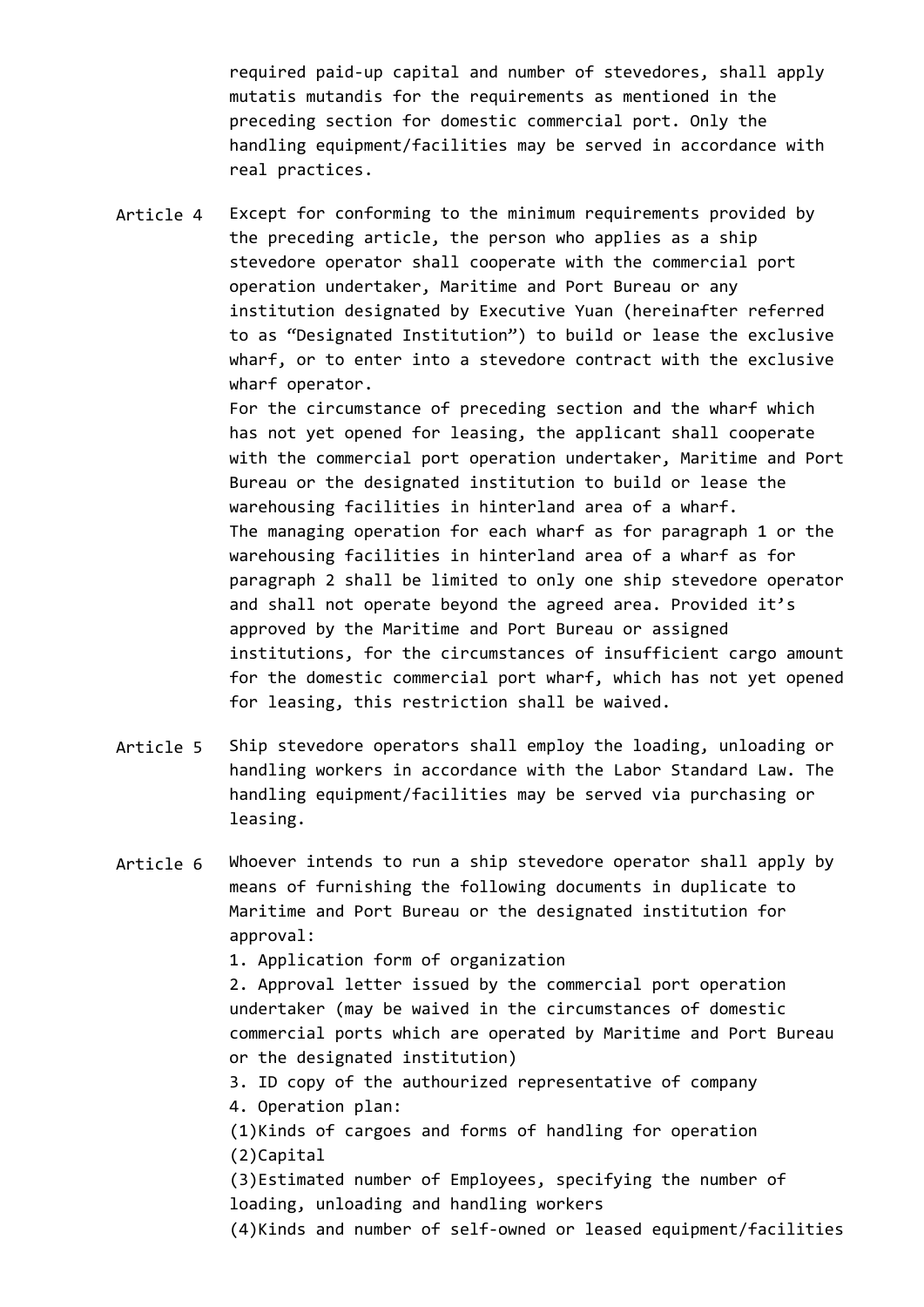and maintenance thereof

(5)Plan to insure the liability insurance of public accidents (6)Estimated total quantity of annul procurement

(7)Operating assignment plan

(8)Period of organization

(9)Plan of emergency operation

5. Drafted articles of corporation

In the case that the documents submitted pursuant to preceding section are incomplete or are deficient in content, the Maritime and Port Bureau or the designated institution may issue notice to request supplementation or correction within a specified period of time. If such supplementation or correction is not made within the specified time period or is so made but the submitted documents remain deficient, the application will be rejected.

Article 7 During the period granted for establishment of company, the applicant under preceding article shall complete the company registration or business registration according to the related law and prepare the operating facilities, and furnish the following documents in duplicate to local Maritime and Port Bureau for permission and shall not commence the business operation until the operation permit is issued:

1. Application form of operation permit

2. Photocopies of the Company License

3. Articles of corporation

4. Copy of insurance policy for the liability insurance of public accidents

5. List of representative of company, directors, shareholders, and operation workers employed.

6. Facilities onsite inspection approval documents issued by Commercial Port Administration Authority (may be waived in the circumstances of domestic commercial ports which are operated by Maritime and Port Bureau or the designated institution) At the time when ship stevedore operators applies for the operation permit, the amount of the maximum indemnity within the coverage period of the public liability insurance policy is NT\$10 million. The minimum coverage for different incidents is as follows:

1. NT\$ 4 million for each bodily injury.

2. NT\$ 8 million per incident for bodily injury.

3. NT\$ 2 million per incident for property damage.

The minimum insurance period of the preceding paragraph is 1 year, and the renewal shall be completed one month before the due date. Copy of the insurance contract shall be sent to the Maritime and Port Bureau or the designated institution for further reference.

The contract signing, modificating, terminating or cancellation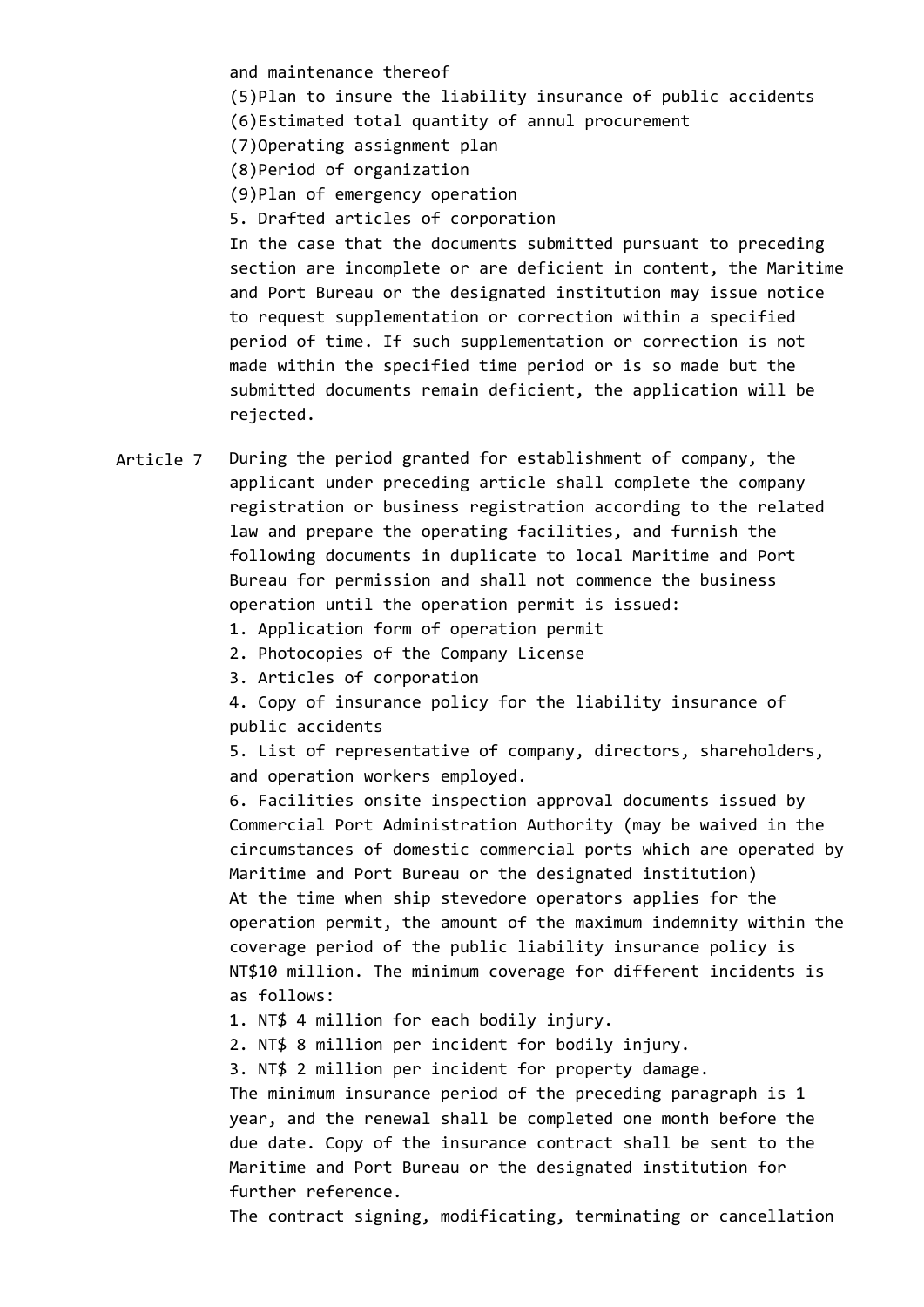of liability insurance of public accidents prescribed in paragraph 2, shall be reported in written form to the Maritime and Port Bureau or the designated institution by the ship stevedore operator. In case of discretionary termination or cancellation of liability insurance of public accidents without approval, the Maritime and Port Bureau shall require it to improve within a specific time period. If it fails to improve within that time period, the Maritime and Port Bureau or the designated institution is entitled to revoke its operation permission and withdraw the permit.

- Article 8 A ship stevedore operator desiring to alter the organization, name, address, representative or capital of it shall, within 30 days after the completion of company registration of such alteration by law, make an application to the Maritime and Port Bureau or the designated institution for replacing the permit. In case a Permit of a ship stevedore operator is revoked, the Maritime and Port Bureau or the designated institution shall notify the authority in charge of the registration of company.
- Article 9 The commercial port operation undertaker, Maritime and Port Bureau or the designated institution is entitled to collect administration fees from ship stevedore operators based on an agreement.
- Article 10 A ship stevedore operator shall assess loading and unloading charges in accordance with the Tariff for Wharf and Transit Shed Operation Charges at Commercial Ports approved by the authority, and the charges shall not exceed the maximum amount as so stipulated. The ship stevedore operator shall file the loading and unloading manifest list and relevant information with the commercial port operation undertaker, Maritime and Port Bureau or the designated institution, before and after the loading and unloading operations.
- Article 11 A ship stevedore operator shall hand in report of the previous year to Maritime and Port Bureau or the designated institution for further reference before end of June, by providing a balance sheet, income statement, list of loading and unloading performance, list of loading and unloading equipment and facilities.

## **Chapter III Ship Tallymen**

- Article 12 The scope of ship tally services shall be as follows: 1. Counting/measurement, hand over, check and acceptance of bulk cargo and containers.
	- 2. Watching while ship is loaded or unloaded.
	- 3. Inspection of general cargo packaging.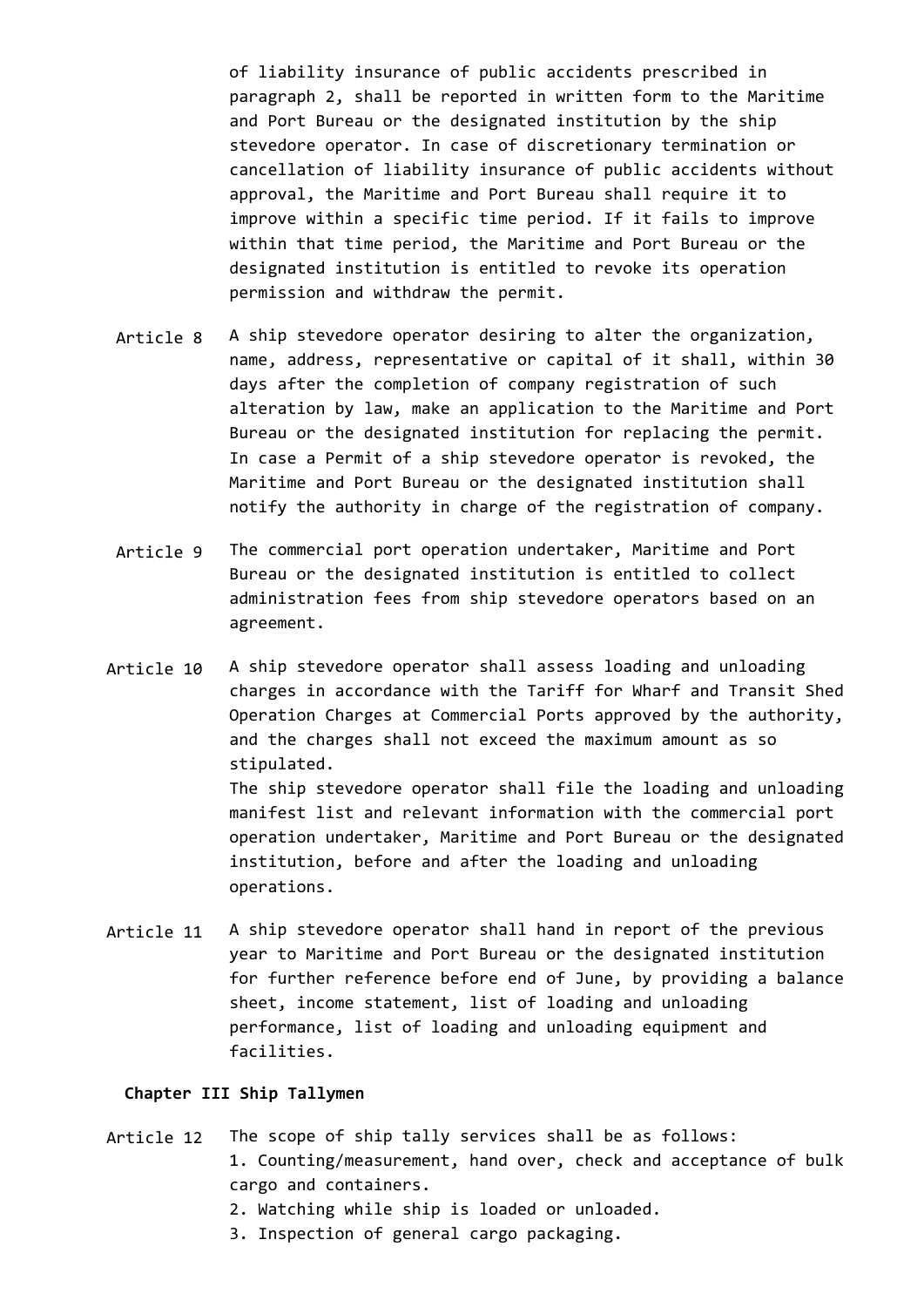4. Ship tally services, such as labeling classification of bulk cargo, the identification of container numbers and those in coordination with customs operation.

The entrusting persons or warehouse operator shall jointly endorse the quantities, labeling, and container numbers of bulk cargo and containers, as well as the packaging of general cargo with ship tallymen.

In case that using methods through the original channel to load, unload and transport cargo through domestic route, or ship tallymen business dealt with by the same cargo owner on the same cargo taken over alongside the ship on charter party, the ship owner or cargo owner may commission the ship tally services of the domestic shipping routes to ship tallymen depending on their actual needs.

Article 13 Whoever intends to operate ship tallymen shall make an application by furnishing the following documents in duplicate to Maritime and Port Bureau or the designated institution for approving the organization:

1. Application form of organization

2. ID copy of the authorized representative for a company organization; ID copy of the responsible person for a business entity.

3. Operation plan.

4. In case of corporation organization, the drafted articles of corporation.

5. Letter of intent issued and entrusted by the vessel carrier or shipping agent to handle the tally works.

The documents submitted pursuant to preceding section are incomplete or are deficient in content, Maritime and Port Bureau or the designated institution may issue notice to require supplementation or correction within a specified period of time. If such supplementation or correction is not made within the specified time period or is so made but the submitted documents remain deficient, the application will be rejected.

Article 14 During the period granted for establishment of company, the applicant under preceding article shall complete the of company registration or business registration by law and furnish the following documents in duplicate to Maritime and Port Bureau or the designated institution for permission and shall not commence the business operation until the operation permit is issued:

1. Application form of operation permit

2. Photocopies of the company license and business license

3. In case that the applicant is a corporation, articles of corporation is required.

4. List of business responsible person, directors, auditors, shareholders and employees.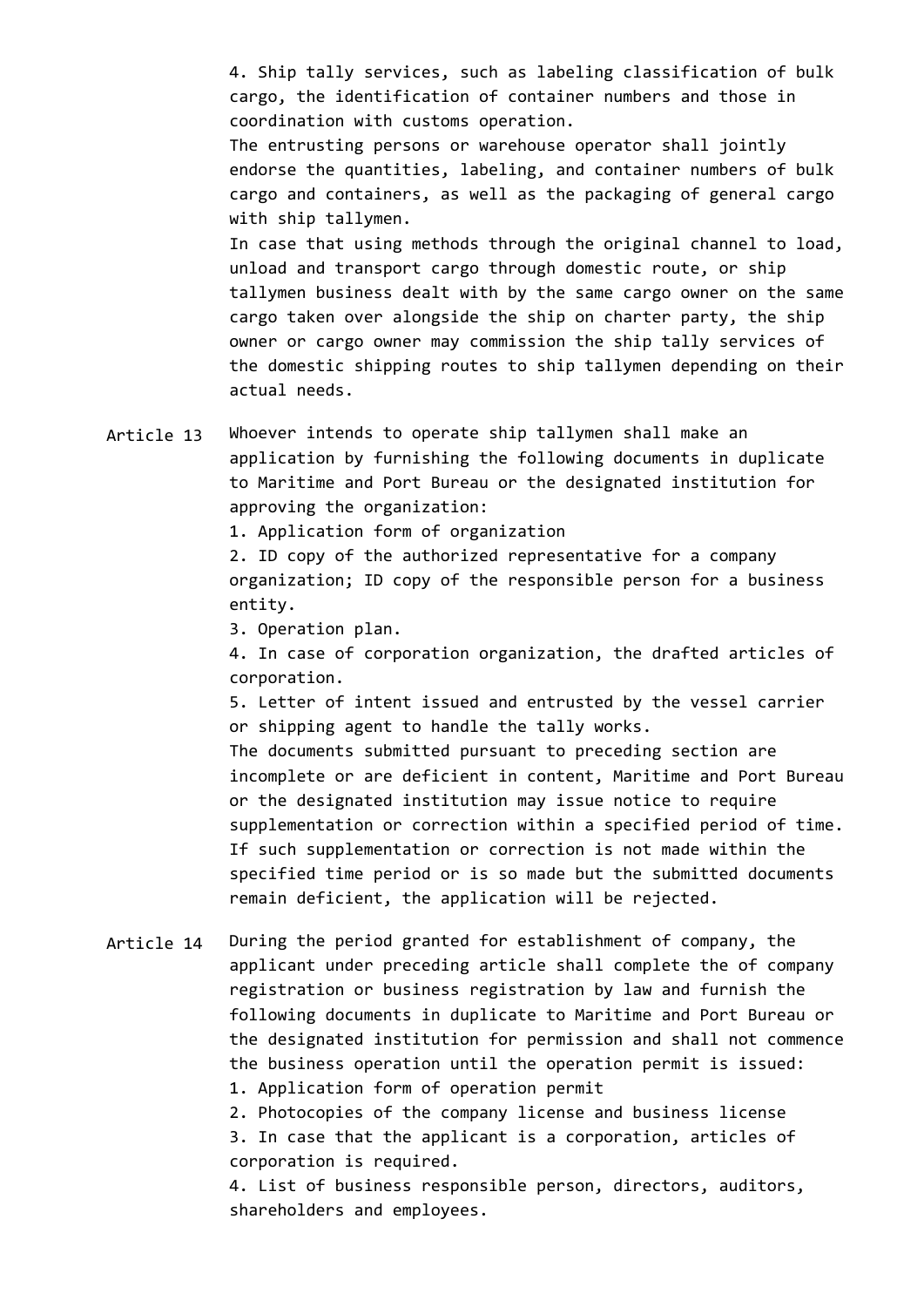5. Copy of supporting certificates for the ownership or use right of the business place. Whenever the list of employees prescribed in paragraph 4 of preceding section is changed, it shall be updated timely and reported to Maritime and Port Bureau or the designated institution and Customs via internet or in written form.

Article 15 When a ship tallyman intends to change its organization, name, address, representative, or capital, it should change its company or business registration, and require for another permit from Maritime and Port Bureau or the designated institution within 30 days thereafter. In case the permit of a ship tally is revoked, Maritime and Port Bureau or the designated institution shall notify the authority in charge of the registration of company or commercial entity.

Article 16 Tally clerks employed by ship tallymen are limited to those who age more than 20 years old, have passed a health and physical examination at a public or teaching hospital, and passed a selection examination or training class. The selection examination mentioned above shall be conducted by the commercial association of ship tallymen and the craft union of ship tally clerks, and both associations jointly issue a certificate of tally to the qualified people. When any of the following situations applies, ship tallymen or the commercial association of ship tallymen may, after clearly stating reasons, submit an employment list and training plan to obtain approval from Maritime and Port Bureau or the designated institution; such authouries may then employ person who is qualified after training:

1. A new port begins operating.

2. Ports with neither commercial association of ship tallymen nor the craft union of ship tally clerks.

3. Selection examinations cannot be conducted normally, and the commercial port operation undertaker, Maritime and Port Bureau or the designated institution deemed that this may affect port operations.

The training plan mentioned above shall include the laws and regulations of labor health and safety, laws and regulations of port operation, port and tally practices and the like; training time shall exceed 30 hours.

Article 17 After the completion of cargo loading and unloading operation, ship tallymen should submit tally sheet and relevant information to Customs, the commercial port operation undertaker, Maritime and Port Bureau or the designated institution via internet or in written form, for required checking and reference.